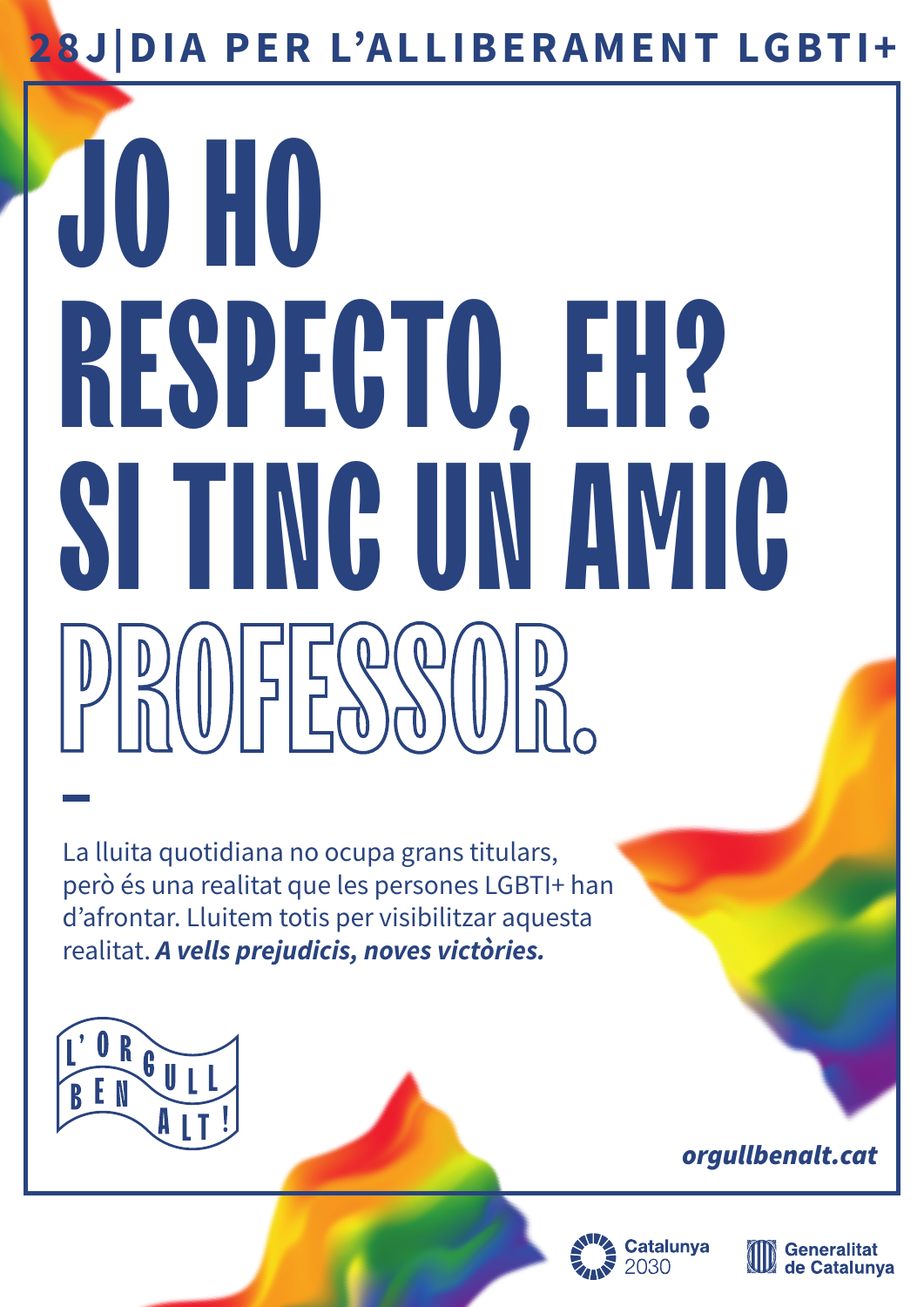## **COMUS** HOFEUAL TRADUCTORESS





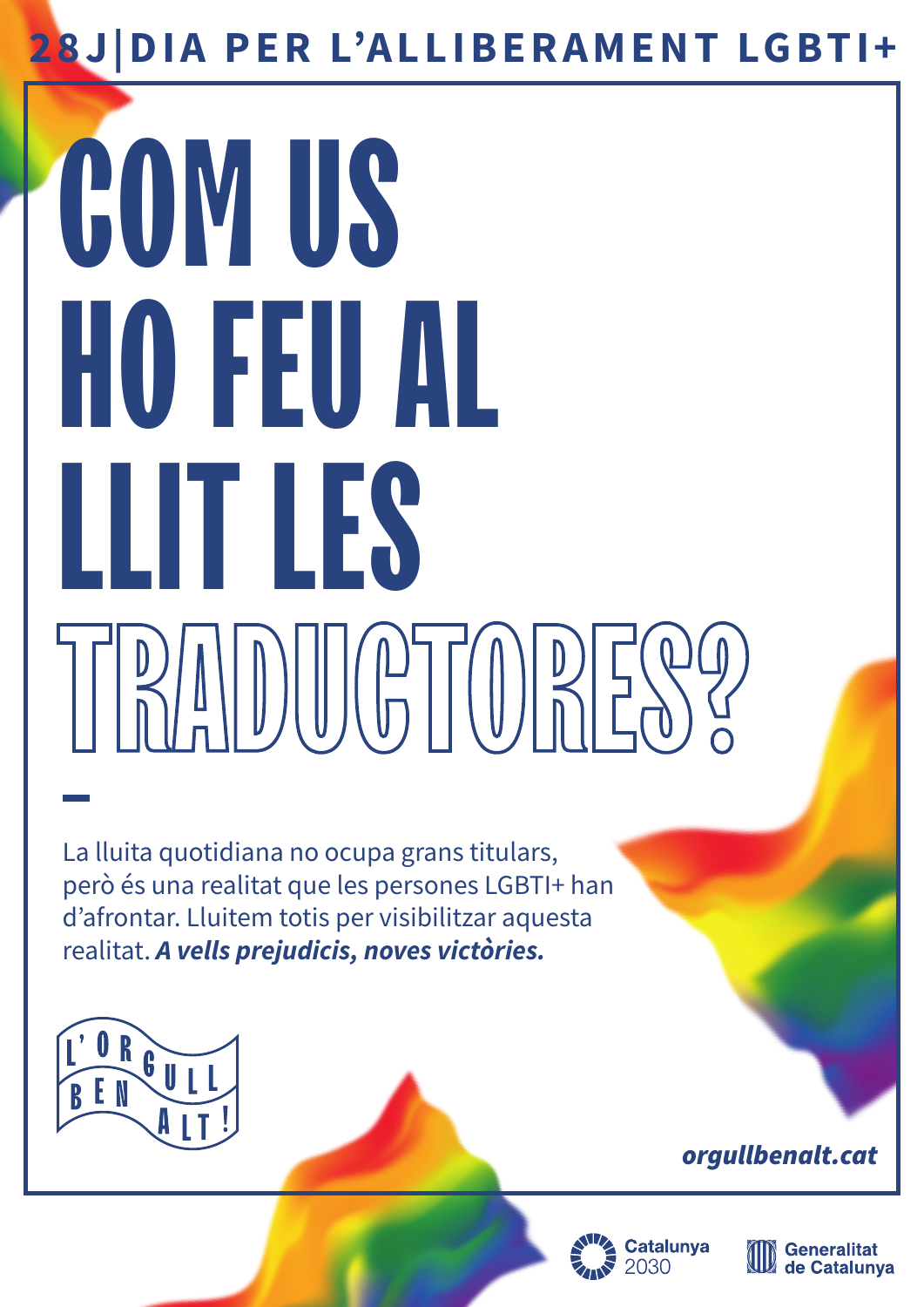## SI A LA MEVA FILLA LI AGRADES LA GEOGRAFIA, L'AGGEPTARIA.





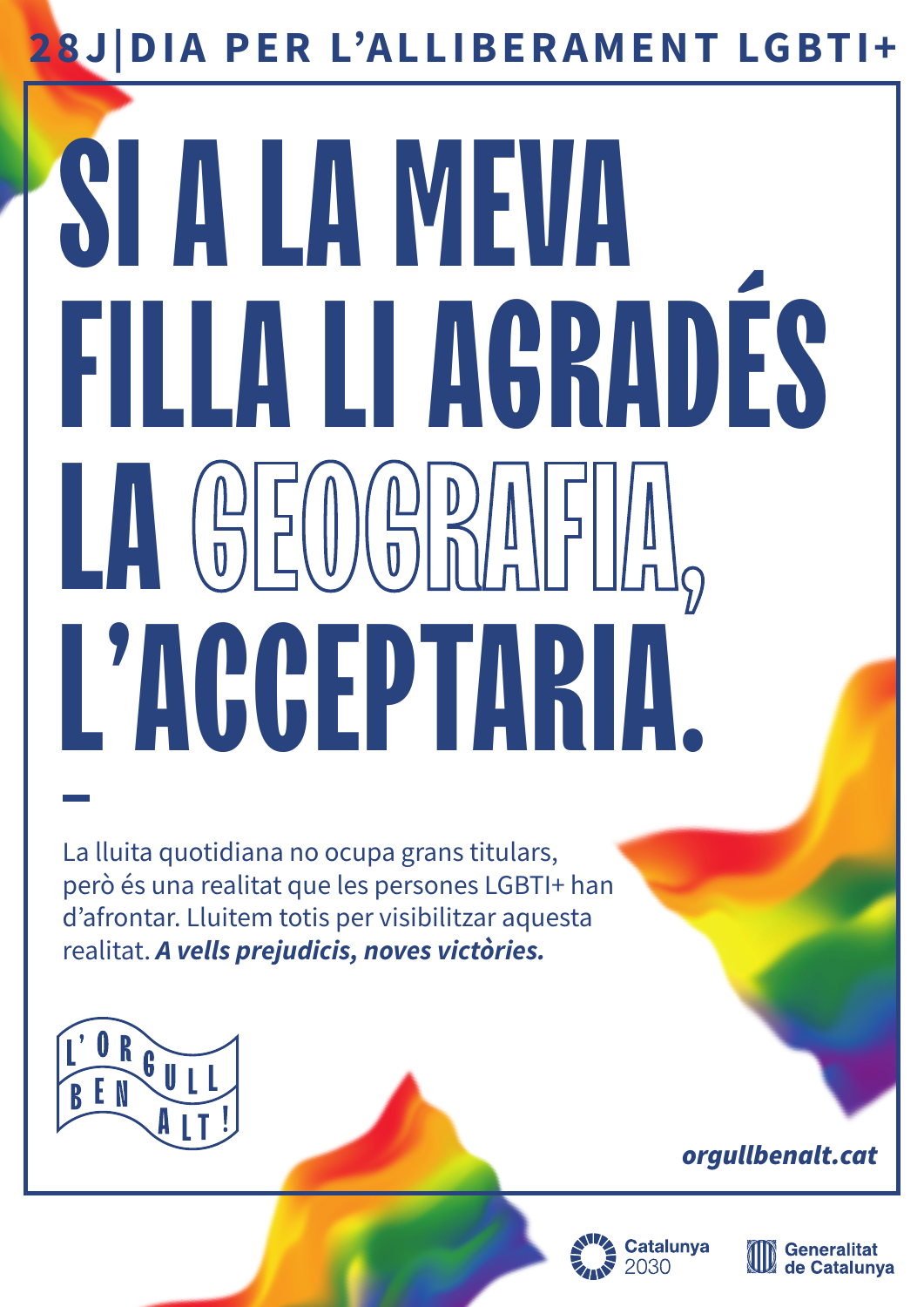## A TU T'AGRADA O HO HAGUES DIT MILL





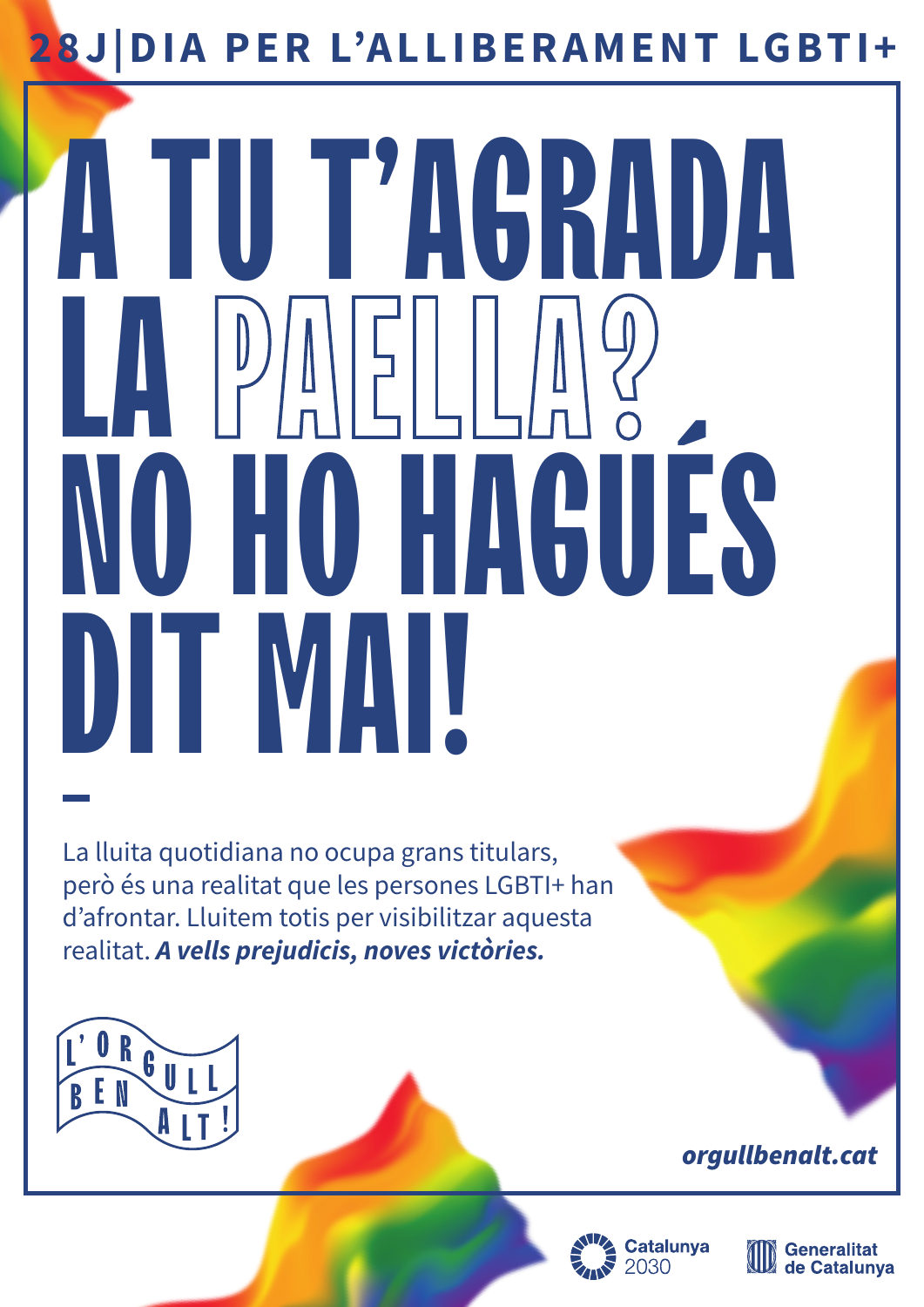





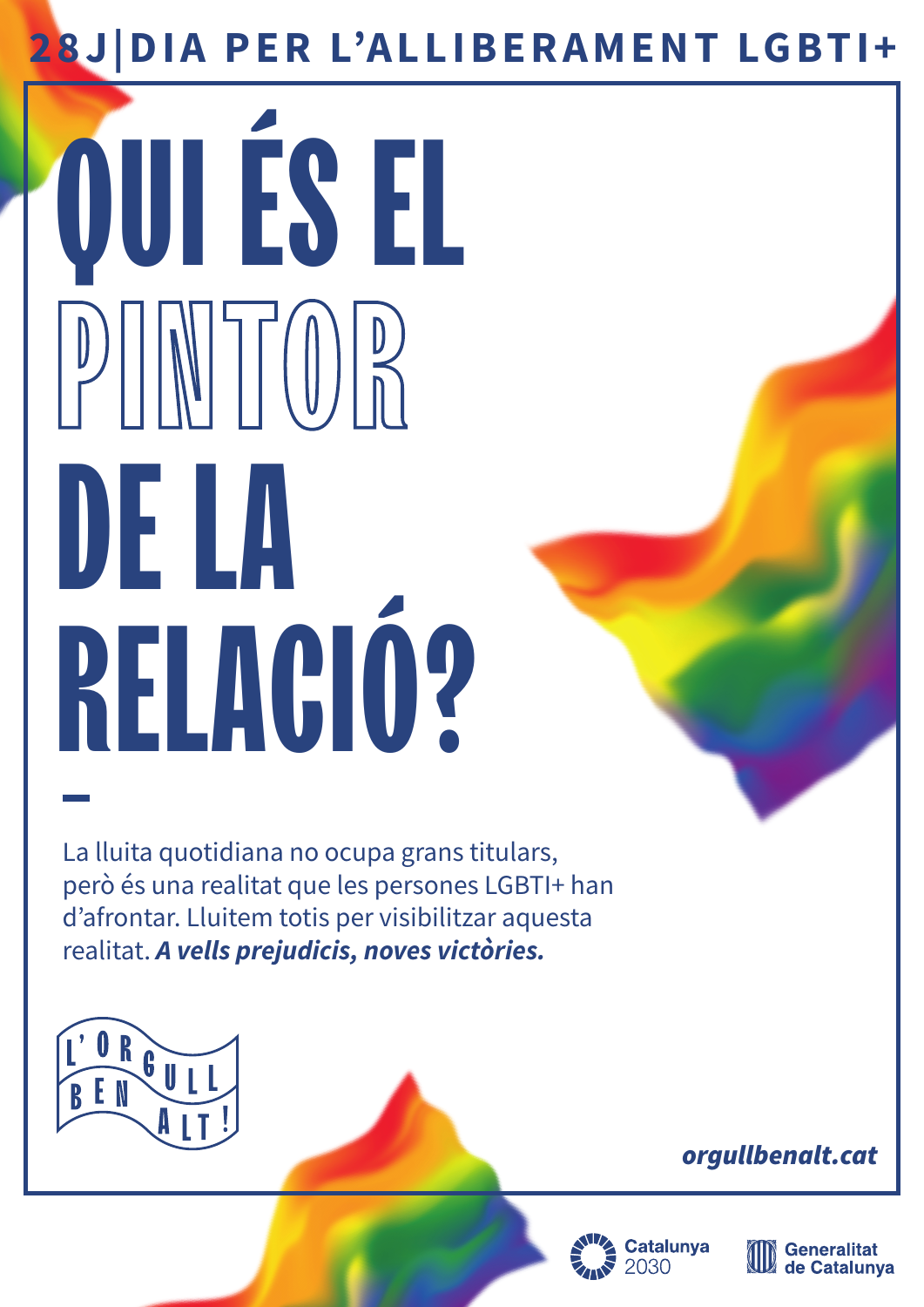# PERO ESTAS SEGURI OUE NO ETS DENTISTA9





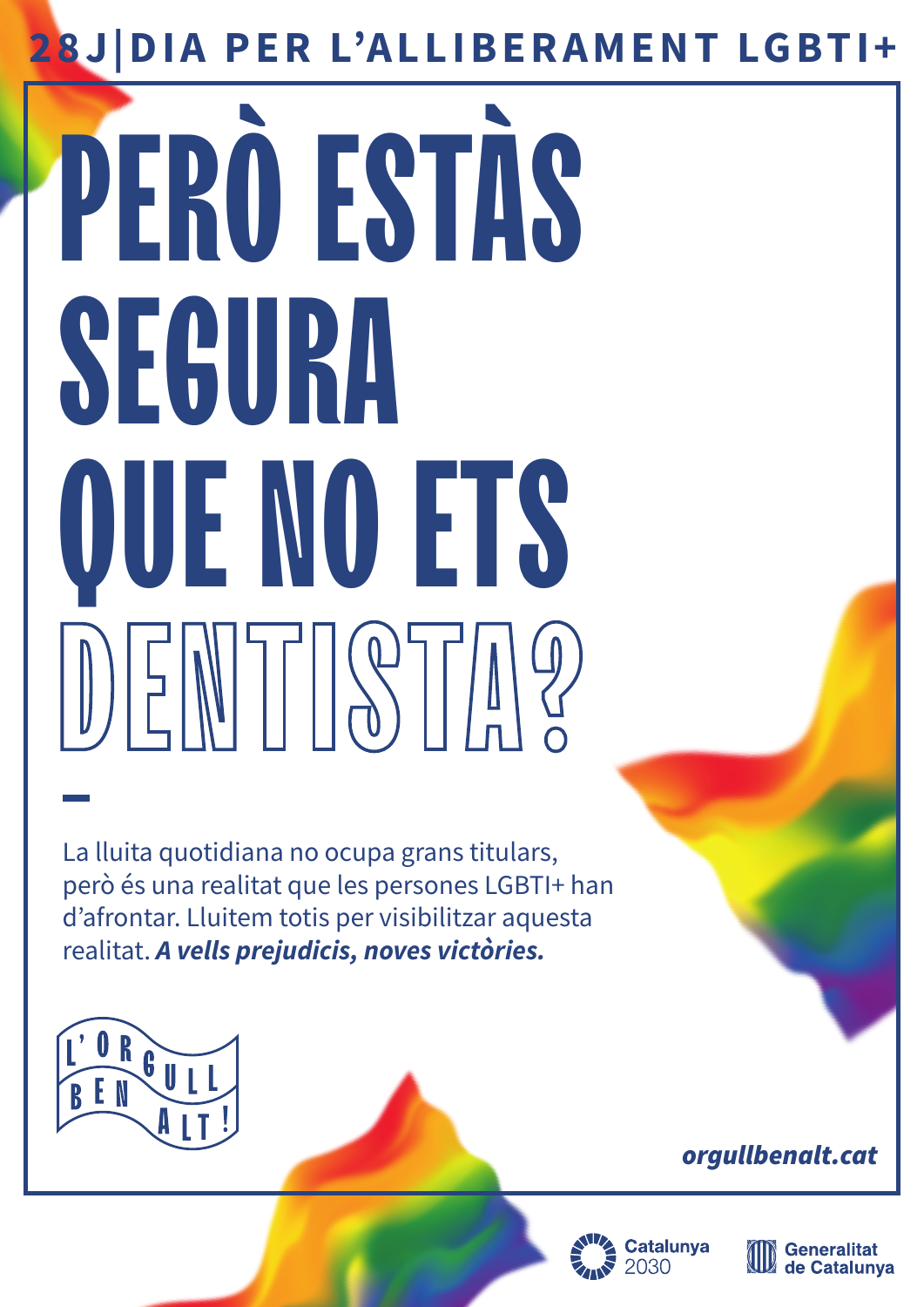### NO PASSA RES PER SER MUOP, PERO TAMPOG GAL ANAR PREGONANT-HO.





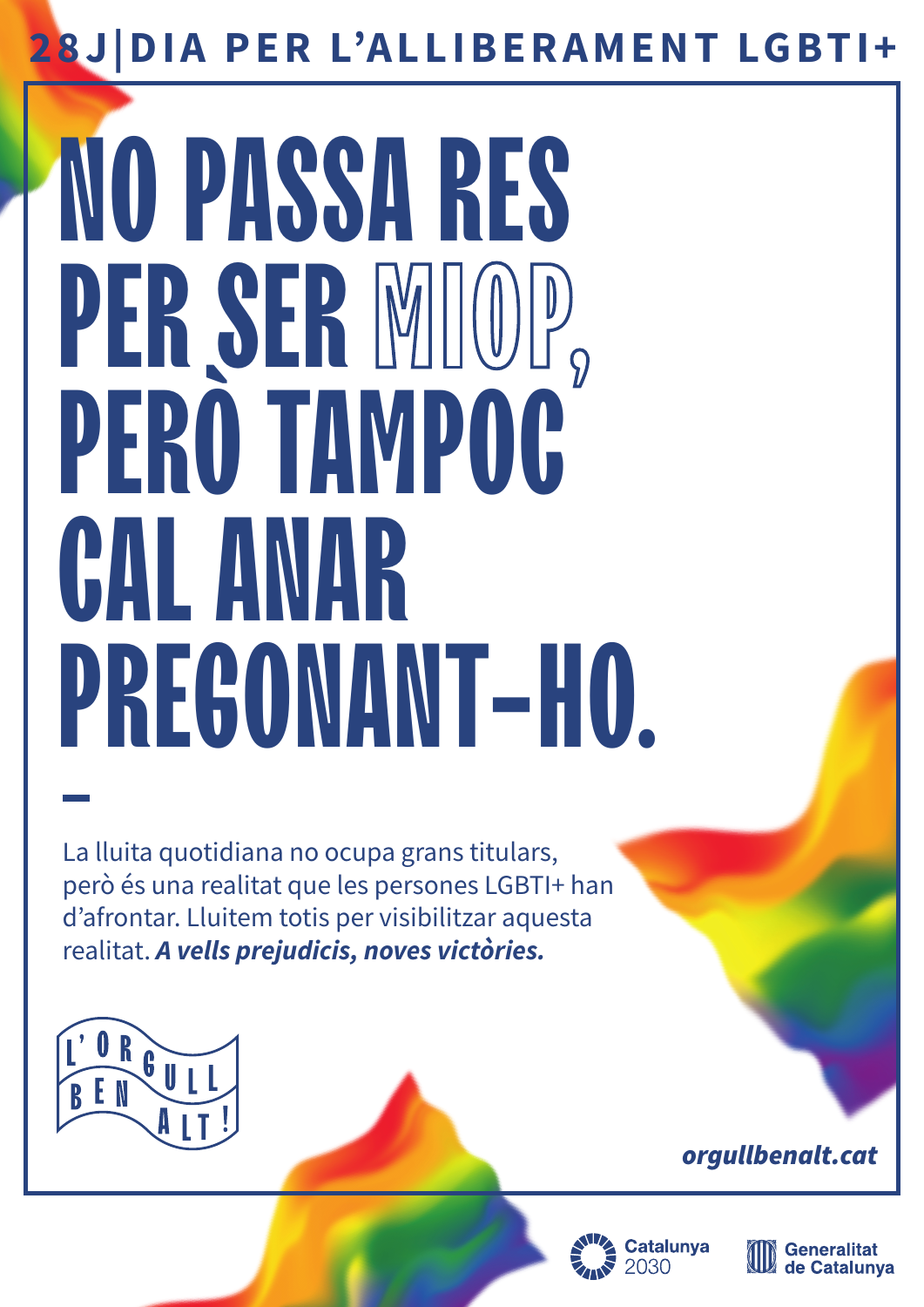### OUAN LI VAS EXPLICAR A LA TEVA FAWILIA OUE T'AGRADAVA EL MAMGAS